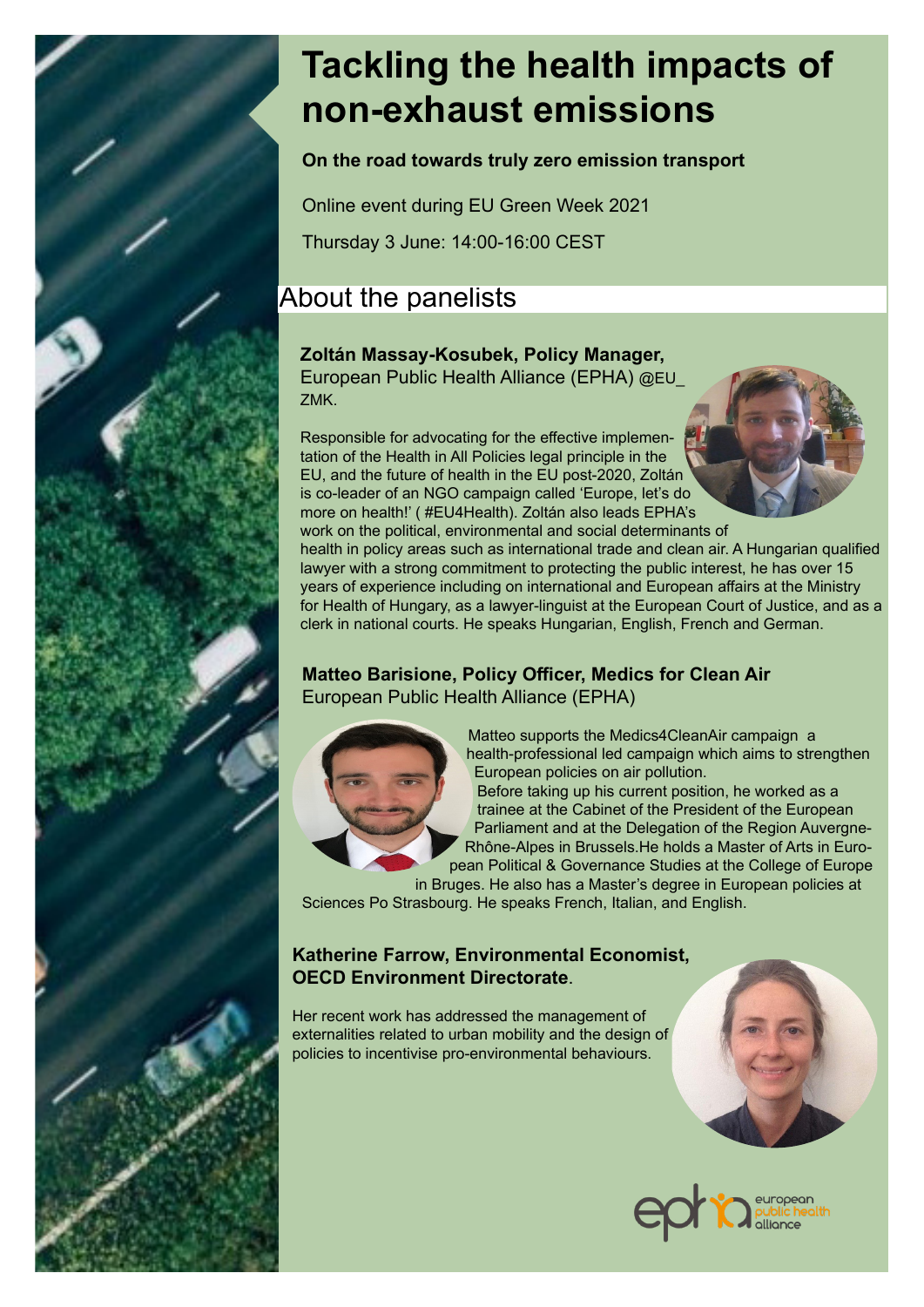

#### **Professor Flemming R. Cassee, Inhalation toxicologist, Chief Science Officer, Netherlands National Institute for Public Health and the Environment.**

Professor Flemming R. Cassee is involved in research into adverse health effects from airborne nanomaterials and particulate matter (fine dust) and gaseous components (e.g. ozone, nitrogen dioxide) in the ambient air. He is also Professor of Inhalation Toxicology at the Institute of Risk Assessment Sciences, Utrecht University, the Netherlands, leading projects of multidisciplinary teams that include amongst others toxicologists, epidemiologists, modelers and risk assessors, and regularly publishing scientific reports and articles in international journals and presents research results at international conferences. Flem-

ming Cassee is senior scientific advisor to the Dutch Ministry of Infrastructure and the Environment, the Health Council of the Netherlands, World Health Organization and the Organisation for Economic Co-operation and Development (OECD), and others.

#### **Maurizio Maggiore Senior Expert European Commission, DG Research and Innovation**

 Maurizo Maggiore is mainly responsible for automotive projects dealing with electric drives in the framework of the European Green Vehicles Initiative (EGVI) PPP. He is also responsible for the technical content of the road transport topics and participates in several working groups on decarbonisation, fuels and pollution regulations. In the past he has also been responsible for ICE powertrains, Hydrogen and Fuel Cells, Aftertreatment and Light structures projects in the Road sector.



#### **Julia Wadoux, Policy and Project Coordinator AGE Platform Europe**



Julia Wadoux has worked for AGE Platform Europe since 2010, where she coordinates AGE policy work in the areas of health, new technologies and accessibility in support of active and healthy ageing. Julia represents externally AGE to the World Health Organization, with a focus on the issues of age-friendly environments and the recent Decade of Healthy Ageing. Julia is currently coordinating AGE's response to the European Commission's Green Paper on Ageing.

**Jutta Paulus MEP, Green/EFA, Germany Committees on Environment, Public Health and Food Safey (ENVI), Industry, Research and Energy (ITRE) and Transport (TRAN).**

Jutta Paulus started her career as a pharmacist, co-founded an independent laboratory for the examination of chemical hazards, and worked in quality management. From 2017 to 2019, she was the regional co-president of the Rhineland-Palatinate Greens.

Jutta Paulus has dedicated her political work to climate, energy and environmental challenges. Her aim is to ensure the European Union takes effective action against climate change and that human beings, animals and nature are protected from destruction, pollution and poisoning.